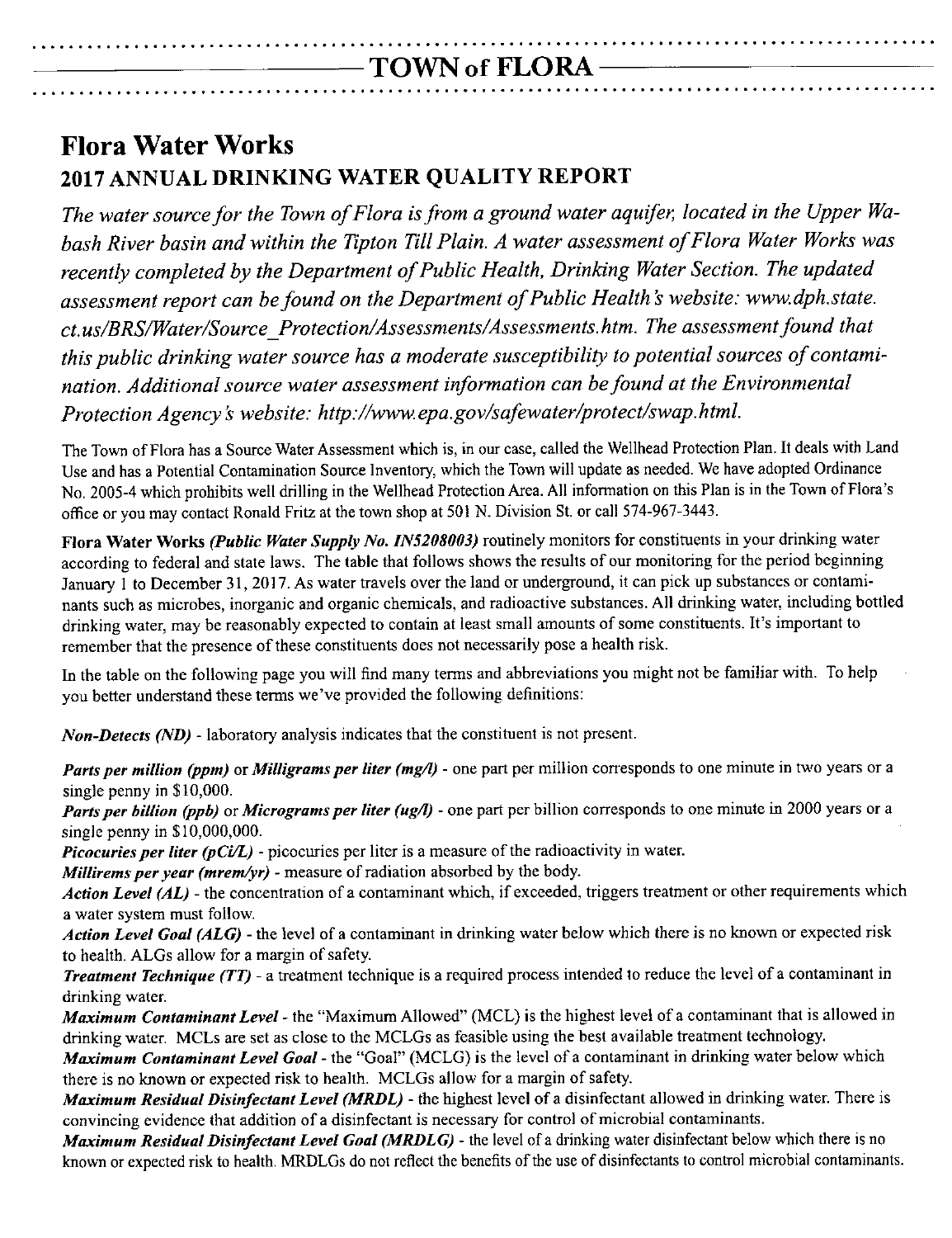# *Test Results*

## **2017 ANNUAL DRINKING WATER QUALITY REPORT**

| Contaminant                         | Measurement | <b>MCLG MCL Violate</b> |                | <b>Likely Source of Contamination</b>                                                                                          |
|-------------------------------------|-------------|-------------------------|----------------|--------------------------------------------------------------------------------------------------------------------------------|
| <b>Inorganic Contaminants</b>       |             |                         |                |                                                                                                                                |
| Barium (2017)                       | .09 ppm     | 2<br>2                  | No.            | Discharge of drilling wastes; discharge from<br>metal refineries; erosion of natural deposits                                  |
| Fluoride $(2017)$                   | .94 ppm     | 4<br>4                  | No.            | Erosion of natural deposits; water additive<br>that promotes strong teeth; discharge from<br>fertilizer and aluminum factories |
| Copper (2015)                       | .39 ppm     | 1.3 $AL=1.3$ No         |                | Erosion of natural deposits; leaching from<br>wood preservatives; corrosion of household<br>plumbing systems                   |
| Nickel (7/23/2014)                  | $.01$ mg/l  | $\mathbf{0}$<br>0.1     | No             | complete management of the complete<br>Possible waste runoff from industry                                                     |
| Lead (2015)                         | $2.2$ ppb   | $AL=15$ No<br>0         |                | Corrosion of household plumbing systems;<br>erosion of natural deposits                                                        |
| Nitrate (as Nitrogen) $(7/22/2016)$ | $0.0$ ppm   | 10<br>10                | N <sub>0</sub> | Runoff from fertilizer use; leaching from<br>septic tanks, sewage                                                              |
| <b>Residual Disinfectant</b>        |             |                         |                |                                                                                                                                |
| Chlorine $(2017)$                   | l ppm       | 4 (MRDLG)4 (MRDL) No    |                | Water additive (disinfectant) used to control<br>microbiological organisms                                                     |

#### **Svnthetic Organic Contaminants including Pesticides and Herbicides - ND** (7122/2015)

**Volatile Organic Contaminants - ND** (7/23/2014)

| Disinfection Byproducts & Precursors |                    |       |              |     |                                                                  |  |  |
|--------------------------------------|--------------------|-------|--------------|-----|------------------------------------------------------------------|--|--|
| Contaminant                          |                    |       |              |     | Range Detected MCGL MCL Violation Likely Source of Contamination |  |  |
| Total Haloacetic Acids (2017)        | 5.2-33.1 $\mu$ g/l |       | $NA = 60$ No |     | By-product of drinking water chlorination                        |  |  |
| Total Trihalomethanes (2017)         | 25.7-37.4 ug/l     | NA 80 |              | No. | By-product of drinking water chlorination                        |  |  |

Nitrate in drinking water at levels above 10 ppm is a health risk for infants of less than six months of age. High nitrate levels in drinking water can cause blue baby syndrome. Nitrate levels may rise quickly for short periods of time because of rainfall or agricultural activity. If you are caring for an infant you should ask advice from your health care provider.

Some people who drink water containing trihalomethanes in excess of the MCL over many years experience problems with their **liver, Kidneys, or central nervous systems, and may have increased risk of getting cancer.**

Infants and young children are typically more vulnerable to lead in drinking water than the general population. If present, elevated levels of lead can cause serious health problems, especially for pregnant women and young children. Lead in drinking water is primarily from materials and components associated with service lines and home plumbing. Flora Water Works is responsible for<br>providing high quality drinking water, but cannot control the variety of materials used in plumb has been sitting for several hours, you can minimize the potential for lead exposure by flushing your tap for 30 seconds to 2 minutes before using water for drinking or cooking. If you are concerned about lead in your water, you may wish to have your water tested. Information on lead in drinking water, testing methods, and steps you can take to minimize exposure is available from the Safe Drinking Water Hotline at 1-800-426-4691 or at http://www.epa.gov/safewater/le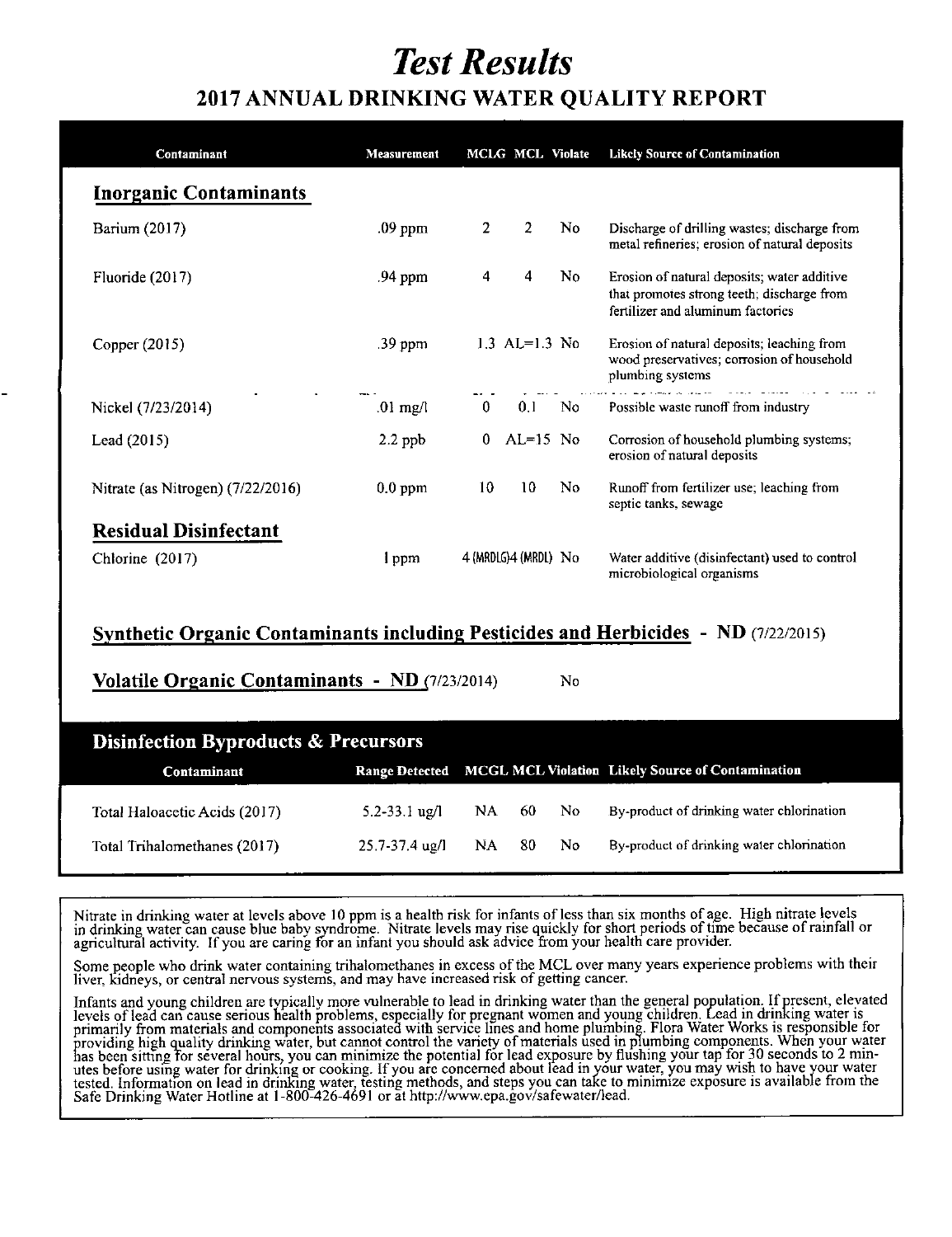As you can see by the table, our system had no violations. We're proud that your drinking water meets or exceeds all Federal and State requirements. We have learned through our monitoring and testing that some constituents have been detected. The EPA has determine that your water IS SAFE at these levels.

All sources of drinking water are subject to potential contamination by substances that are naturally occurring or man made. These substances can be microbes, inorganic or organic chemicals and radioactive substances. All drinking water, including bottled water, may reasonably be expected to contain at least small amounts of some contaminants. The presence of contami nants does not necessarily indicate that the water poses a health risk. More information about contaminants and potential health effects can be obtained by calling the Environmental Protection Agency's Safe Drinking Water Hotline at 1-800-426-4691.

The sources of drinking water (both tap water and bottled water) include rivers, lakes, streams, ponds, reservoirs, springs and wells. As water travels over the surface of land or through the ground, it dissolves naturally-occurring minerals and, in some cases, radioactive material, and can pick up substances resulting from the presence of animals or from human activity. Contaminants that may be present in source water include:

- Microbial Contaminants such as viruses and bacteria, which may come from sewage treatment plants, septic systems, agricultural livestock operations, and wildlife-
- Inorganic Contaminants such as salts and metals, which can be naturally-occurring or result from urban storm runoff, industrial or domestic wastewater discharges, oil and gas production, mining, or farming
- Pesticides and Herbicides which may come from a variety of sources such as agriculture, storm water runoff, and residential uses
- Organic Chemicals including synthetic and volatile organic chemicals, which are by-products of industrial processes and petroleum production, and can also come from gas stations, urban stormwater runoff, and septic systems
- Radioactive Materials which can be naturaJly-occurring or be the result of oil and gas production and mining activities

In order to ensure tap water is safe to drink, the EPA prescribes regulations that limit the amount of certain contaminants in water provided by public water systems. Food and Drug Administration (FDA) regulations establish limits for contaminants in bottled water, which must provide the same protection for public health.

#### MCL's are set at very stringent levels. To understand the possible health effects described for many regulated contaminants, a person would have to drink 2 liters of water every day at the MCL level for a lifetime to have a one-in-a-million chance of having the *described health effect*

- Beta/photon emitters certain minerals are radioactive and may emit forms of radiation known as photons and beta radiation. Some people who drink water containing beta and photon emitters in excess of the MCL over many years may have an increased risk of getting cancer.
- Alpha emitters certain minerals are radioactive and may emit a form of radiation known as alpha radiation. Some people who drink water containing alpha emitters in excess of the MCL over many years may have an increased risk of getting cancer.
- Barium some people who drink water containing barium in excess of the MCL over many years could experience an increase in their blood pressure.
- Copper copper is an essential nutrient, but some people who drink water containing copper in excess of the action level over a relatively short amount of time could experience gastrointestinal distress. Some peogle who drink water containing copper in excess of the action level over many years could suffer liver or kidney damage. People with Wilson's Disease should consult their personal doctor.
- Cadmium some people who drink water containing cadmium in excess of the MCL over many years could experience kidney damage.
- Fluoride some people who drink water containing fluoride in excess of the MCL over many years could get bone disease, including pain and tenderness of the bones. Children may get mottled teeth.
- Lead infants and children who drink water containing lead in excess of the action level could experience delays in their physical or mental development. Children could show slight defiCits in attention span and learning abilities. Adults who drink this water over many years could develop kidney problems or high blood pressure.
- Nitrate infants below the age of six months who drink water containing nitrate in excess of the MCL could become seriously ill and, if untreated, may die. Symptoms include shortness of breath and blue baby syndrome.

Nitrates: As a precaution we always notify physicians and health care providers in this area if there is ever a higher than normal level of nitrates in the water supply.

Lead: Lead in drinking water is rarely the sole cause of lead poisoning, but it can add to a person's total lead exposure. All potential sources of lead in the household should be identified and removed, replaced or reduced.

In our continuing efforts to maintain a safe and dependable water supply it may be necessary to make improvements in your water system. The costs of these improvements may be reflected in the rate structure. Rate adjustments may be necessary in order to address these improvements.

Thank you for allowing us to continue providing your family with clean, quality water this year. In order to maintain a safe and dependable water supply we sometimes need to make improvements that will benefit all of our customers. These improvements are sometimes reflected as rate structure adjustments. Thank you for understanding.

Some people may be more vulnerable to contaminants in drinking water than the general population. Immuno-compromised persons such as persons with cancer undergoing chemotherapy, persons who have undergone organ transplants, people with HIV/AIDS or other immune system disorders, some elderly, and infants can be particularly at risk from infections. These people should seek advice abou drinking water from their health care providers. EPA/CDC guidelines on appropriate means to lessen the risk of infection by cryptosporidium and other microbiological contaminants arc available from the Safe Drinking Water Hotline (800) 426-469

#### Please call our office if you have questions.

According to Ron Fritz, "We at Flora Water Works work around the clock to provide top quality water to every tap. We ask all our customers help us protect our water sources, which are the heart of our community. Please keep watch for any strange vehicles around our water plant area and notify us in that event. Our way of life and our children's future depend on everyone being aware of their  $surroundings.$